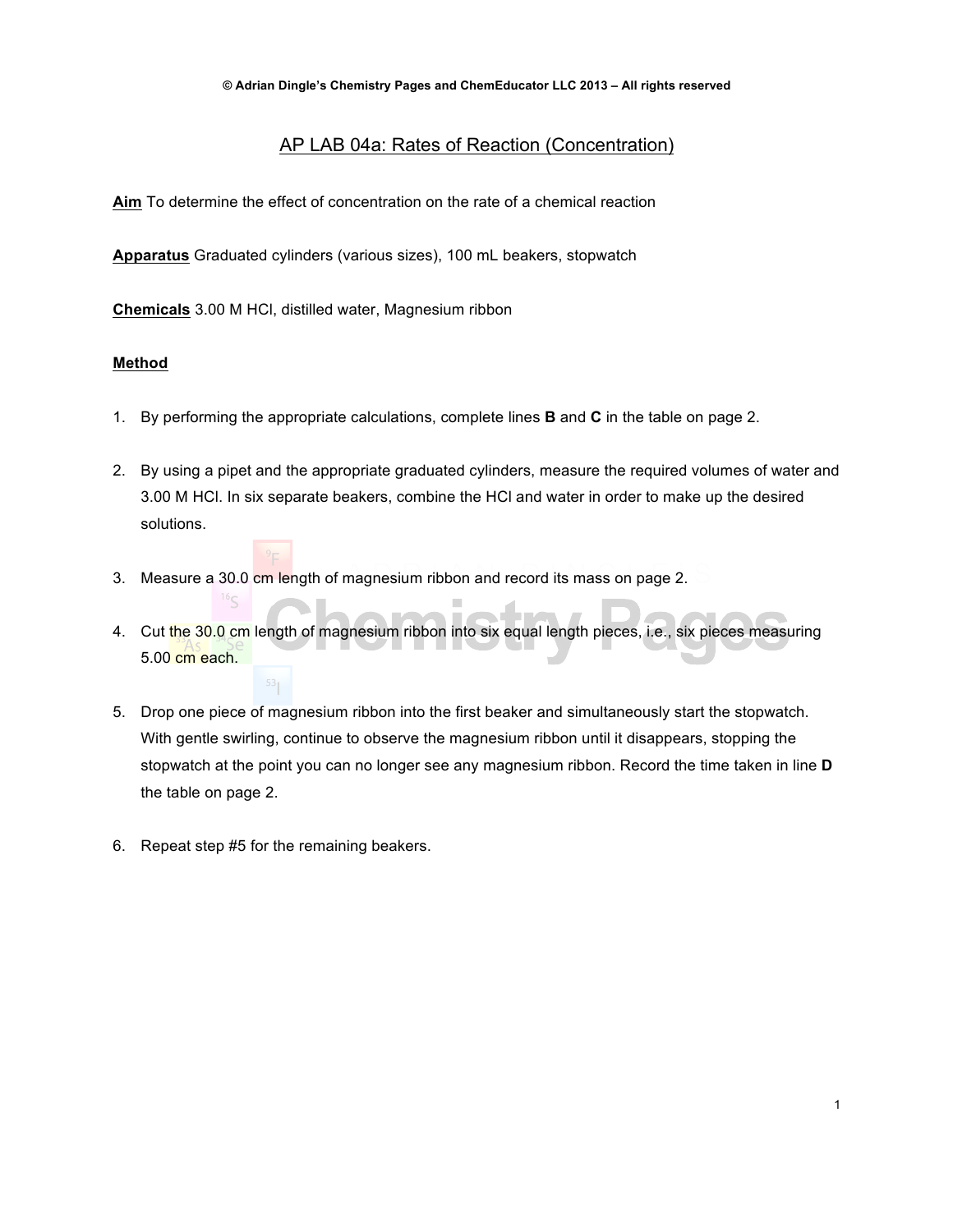### **© Adrian Dingle's Chemistry Pages and ChemEducator LLC 2013 – All rights reserved**

# **Results**

|                |                                                                             | $\mathbf 1$           | $\mathbf{2}$          | $\mathbf{3}$           | $\overline{\mathbf{4}}$ | $5\phantom{1}$        | 6                     |
|----------------|-----------------------------------------------------------------------------|-----------------------|-----------------------|------------------------|-------------------------|-----------------------|-----------------------|
| $\overline{A}$ | <b>Desired Solution</b>                                                     | 20.0 mL of 3.00 M HCl | 20.0 mL of 2.00 M HCI | 20.0 mL of 1.50 M HCl  | 20.0 mL of 1.00 M HCl   | 20.0 mL of 0.50 M HCI | 20.0 mL of 0.25 M HCl |
| B              | Volume of 3.0 M<br><b>HCI required to</b><br>make desired<br>solution       | 20.0 mL               |                       |                        |                         |                       |                       |
| $\mathbf{C}$   | <b>Volume of distilled</b><br>water required to<br>make desired<br>solution | $0.00$ mL<br>33A5     |                       | <b>Chemistry Pages</b> |                         |                       |                       |
| D              | Time in seconds<br>taken for Mg to<br>disappear                             |                       |                       |                        |                         |                       |                       |
| $\mathsf E$    | Average Rate of<br>Reaction in g/s                                          |                       |                       |                        |                         |                       |                       |

Mass of 30.0 cm length of Magnesium ribbon =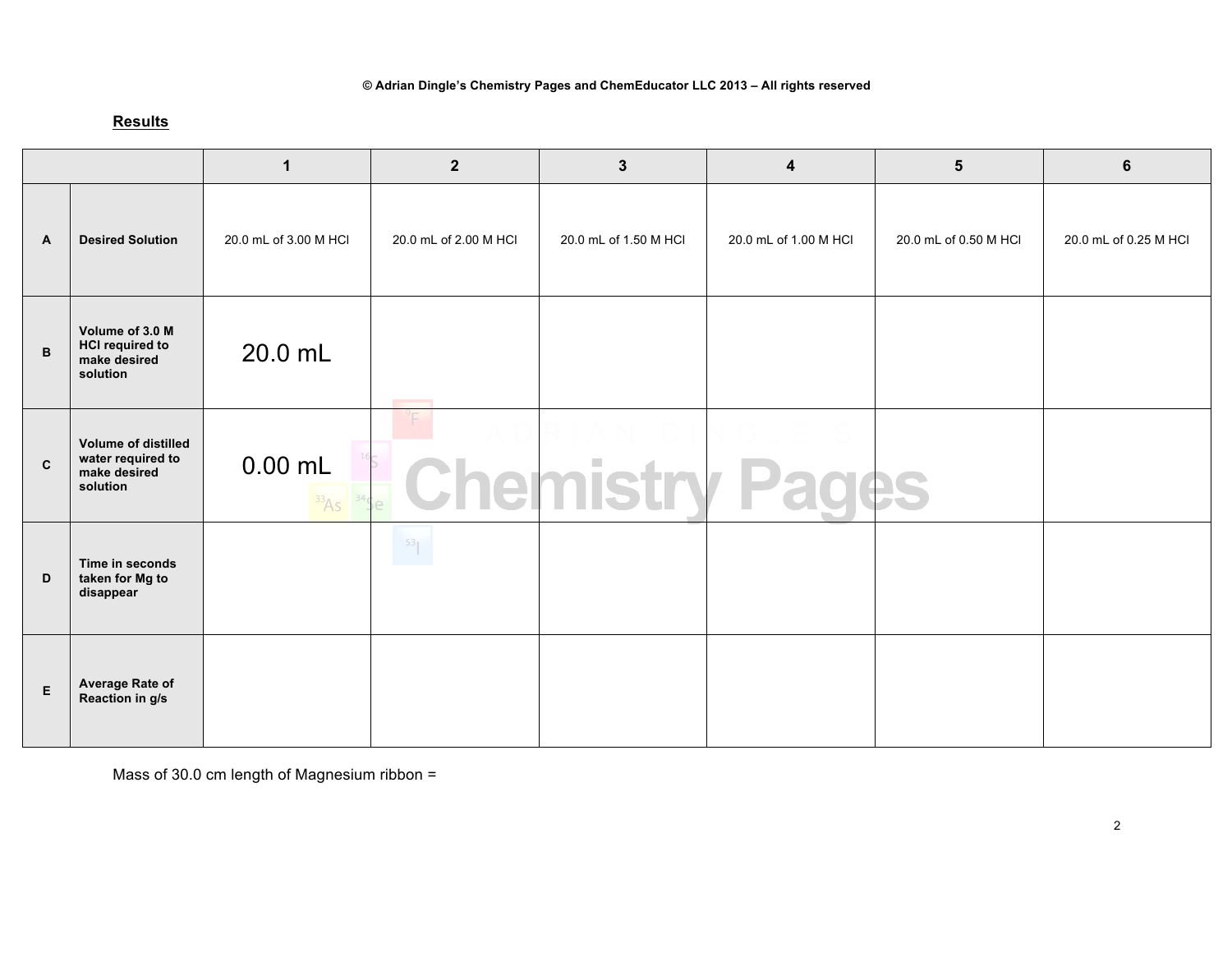### **Conclusion/Calculation**

- 1. Determine the average rate of reaction in each experiment in terms of mass of reactants used per second. Record your results on line **E** on the table.
- 2. Plot a graph of rate (y axis) and [HCl] (x axis) in order to determine the order of the reaction with respect HCl.
- 3. Given the order you have determined from the graph in #2 above, sketch the graph you would expect to obtain if you plotted a different graph of [HCl] (y axis) and time (x axis).



4. What plot would yield a straight-line graph, and how could the graph be used to determine a value for the rate constant in this reaction?

5. Write the net ionic equation for the reaction.